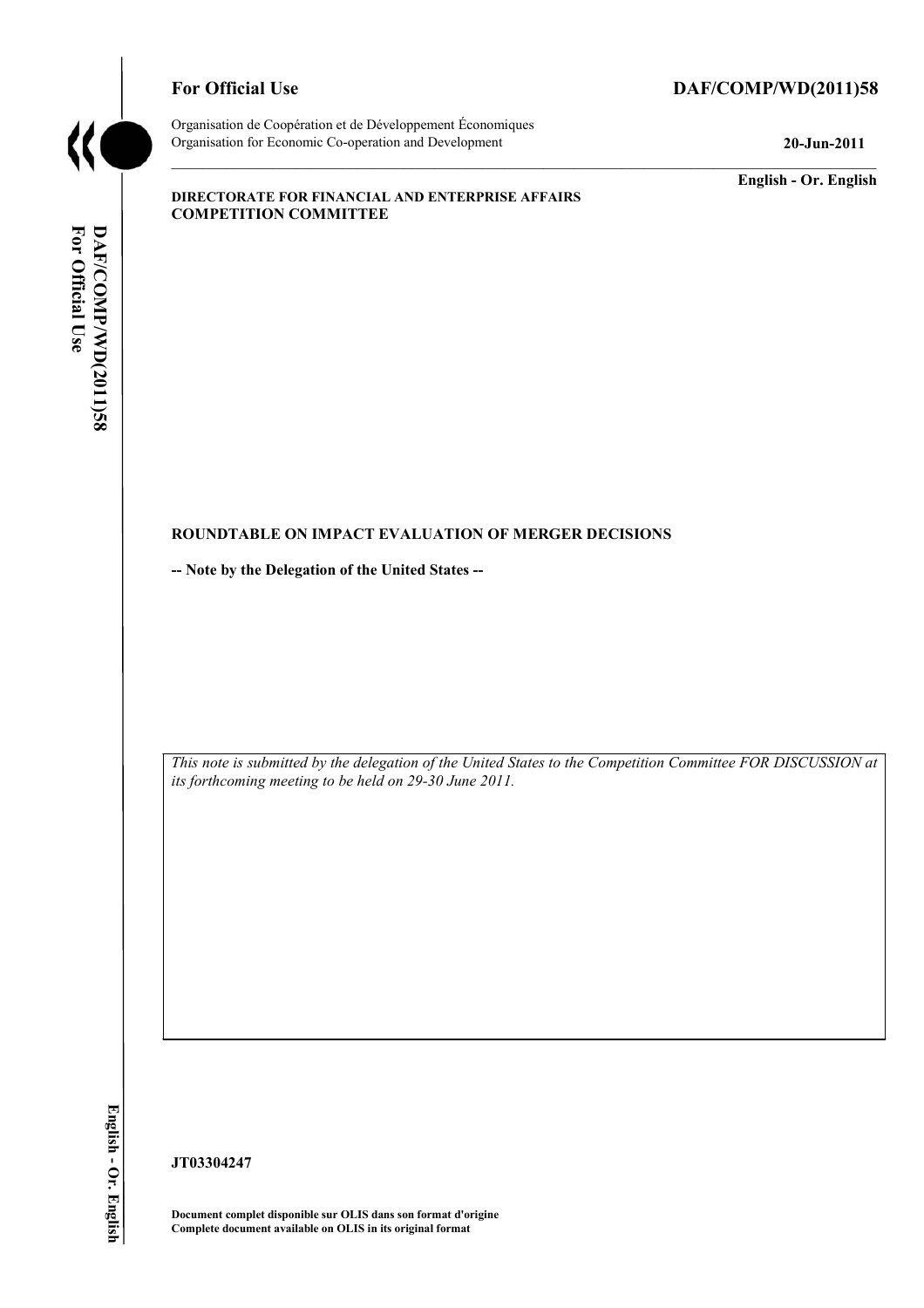#### **ROUNDTABLE ON IMPACT EVALUATION OF MERGER DECISIONS**

#### **-- Note by the United States --**

 retrospectives conducted by experts/others unaffiliated with the Agencies. This paper first discusses the 1. This paper responds to the Chair's letter of 24 March 2011, inviting submissions for the Competition Committee's upcoming roundtable on how to evaluate the impact of merger decisions. The U.S. Federal Trade Commission ("FTC") and Antitrust Division of the U.S. Department of Justice ("DOJ") (collectively, "the Agencies") are pleased to provide our perspective on this issue. FTC and DOJ staff have conducted a number of retrospective analyses of merger decisions and have reviewed merger motivations behind designing retrospective merger studies. The second section delves into the process of conducting such studies and focuses on specific methodological choices and considerations. The paper then summarizes the general findings of merger retrospective studies regarding the effectiveness of common tools of prospective merger analysis. The concluding section discusses the value of impact evaluation studies from a policy perspective.

## **1. Why perform merger retrospectives?**

 $\frac{1}{1}$ 

2. Merger review can present difficult challenges. In a relatively short period of time, with limited information, antitrust authorities must forecast how a change in market structure will affect competition in a market. To facilitate this process, over time the Agencies developed methodologies to expedite merger review, like those described most recently in the U.S. DOJ/FTC's 2010 *Horizontal Merger Guidelines*. How can a competition agency improve its methodologies or, more generally, assess its effectiveness? For example, how does the agency learn if it is being aggressive enough, or too aggressive, in challenging mergers? When a merger proceeds with some conditions attached, how can the agency evaluate whether the relief maintained competition effectively? Evaluating the impact of previous merger enforcement decisions, and the accuracy of predictions made in the course of reaching those decisions, helps answer these questions and improve future enforcement. The Agencies have also used a retrospective study as evidence in a law enforcement challenge to a consummated merger.

market at a particular point in time – drawing general conclusions from any single study can be difficult. outcome of that merger (did prices rise or fall? did entry occur?) can justify the resources required to build a basis from which to generalize, competition agencies may consider conducting multiple studies in 3. The first task in conducting an ex-post merger review is to develop a clear objective for the study. Because an ex-post merger review is a case study – an examination of how *one* merger affects a *specific*  However, for particularly important or controversial merger enforcement decisions, simply determining the conduct such a study. More broadly, multiple retrospective case studies may permit more general inferences about the effectiveness of merger policy with regard to certain types of mergers. To begin to the same (or similar) industries. For example, in 2002 the FTC studied the price effects of four consummated hospital mergers.<sup>1</sup> While these studies represented a small fraction of all hospital mergers

 *at* http://www.ftc.gov/speeches/muris/murishealthcarespeech0211.pdf, and a special volume of the See Timothy J. Muris, Everything Old is New Again: Health Care and Competition in the 21st Century, Prepared Remarks Before the Seventh Annual Competition in Health Care Forum (Nov. 7, 2002), *available International Journal of the Economics of Business* published in February 2011 containing the four hospital merger studies.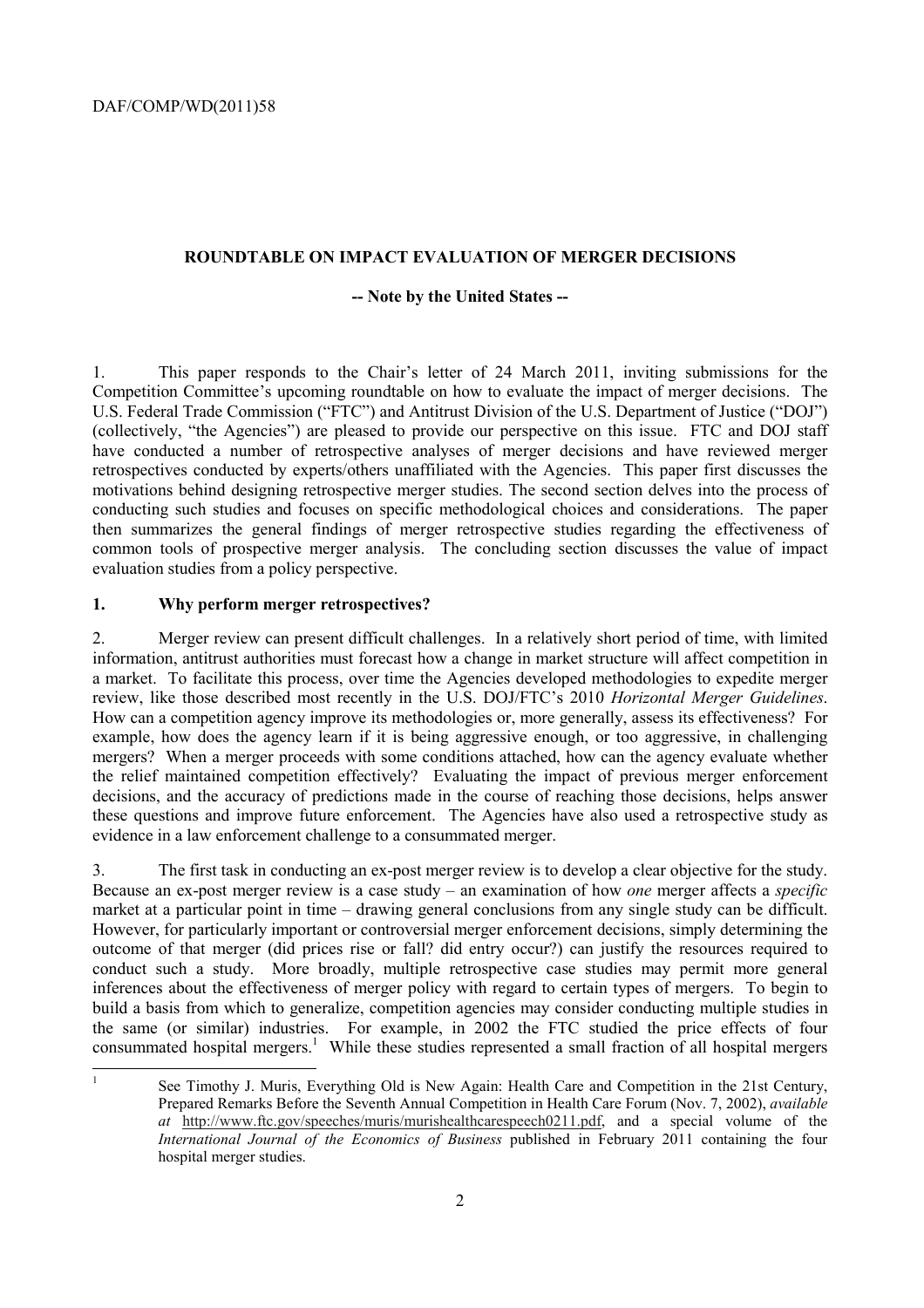allowed by U.S. competition agencies and courts resulted in increased prices. that took place during the time period studied, their findings offer evidence on whether the mergers

4. Retrospective merger studies can also analyze the effectiveness of tools used in prospective merger enforcement. For example, Peters (2006) compares the effectiveness of various forecasting methodologies in predicting the impact of airline mergers.<sup>2</sup> In terms of evaluating policy tools, the 1999 staff report by the FTC's Bureau of Competition, "A Study of the Commission's Divestiture Process," was designed to analyze the effectiveness of remedies.<sup>3</sup> While the report concluded that the FTC's merger remedies had successfully maintained competition in most instances, it also offered recommendations to enhance the success of future remedies.

 prospective merger review. 5. The presence of a competition agency in a jurisdiction raises an important sample selection issue, insofar as the only mergers available to study are those that were proposed by the merging parties and either (a) not challenged by the agency, or (b) unsuccessfully challenged. By contrast, the "ex-post merger" world is not observed for mergers not proposed (for fear of a costly challenge from a competition agency) or for mergers successfully challenged by the competition agency. Hence, retrospective studies can only determine how mergers affect competition in the presence of a competition agency conducting

 procompetitive effects) or too lax (refraining from challenging some mergers that have anticompetitive 6. Evaluating the effectiveness of merger policy, however, requires determining whether the competition agency is being too stringent (challenging some mergers that would tend to have effects).<sup>4</sup> When evaluating the impact of merger enforcement decisions, most studies focus on two types of "marginal" mergers.<sup>5</sup> First are the "close call" mergers – i.e. where the merger faced serious opposition but was not ultimately challenged, and proceeded with minimal (if any) conditions attached. Second, at least in the U.S., are mergers that the competition agency challenged but where the agency failed to obtain the requested relief. Because both types of mergers plausibly could result in price increases or other anticompetitive outcomes, studying these mergers can reveal whether government merger enforcement decisions sufficiently identify likely consumer harm.

# **2. Methodologies for evaluating the impact of mergers**

 7. Estimating the impact of a merger presents a number of methodological issues. The most basic, but nonetheless challenging, issue is choosing the effect to measure. Most studies choose to estimate the merger's effect on price. The non-price effects of a merger – such as product quality, variety, or innovation (research and development) – are no less important to consumer welfare, and should play an important role in the decision-making of a competition agency. However, non-price effects present more

 $\overline{a}$ 

 49 J.L. & ECON*.* 627 (2006). 2 Craig Peters, *Evaluating the Performance of Merger Simulations: Evidence from the U.S. Airline Industry*,

<sup>3</sup> Federal Trade Commission, A STUDY OF THE COMMISSION'S DIVESTITURE PROCESS (1999), *available at*  http://www.ftc.gov/opa/1999/08/divestreport.shtm.

<sup>&</sup>lt;sup>4</sup> Akin to Type I and Type II errors, respectively.

 investigation – in most years since 1991, over 95 percent of mergers did not receive a second request for information from the Agencies. See the Agencies' ANNUAL REPORTS TO CONGRESS PURSUANT TO THE <sup>5</sup> This set of mergers is very different than the average merger among the set of all consummated mergers. The Agencies clear the overwhelming majority of reportable mergers without a substantial merger HART-SCOTT-RODINO ANTITRUST IMPROVEMENTS ACT OF 1976, *available at*  http://www.ftc.gov/bc/anncompreports.shtm. In addition, a large number of non-reportable mergers do not receive substantial investigation.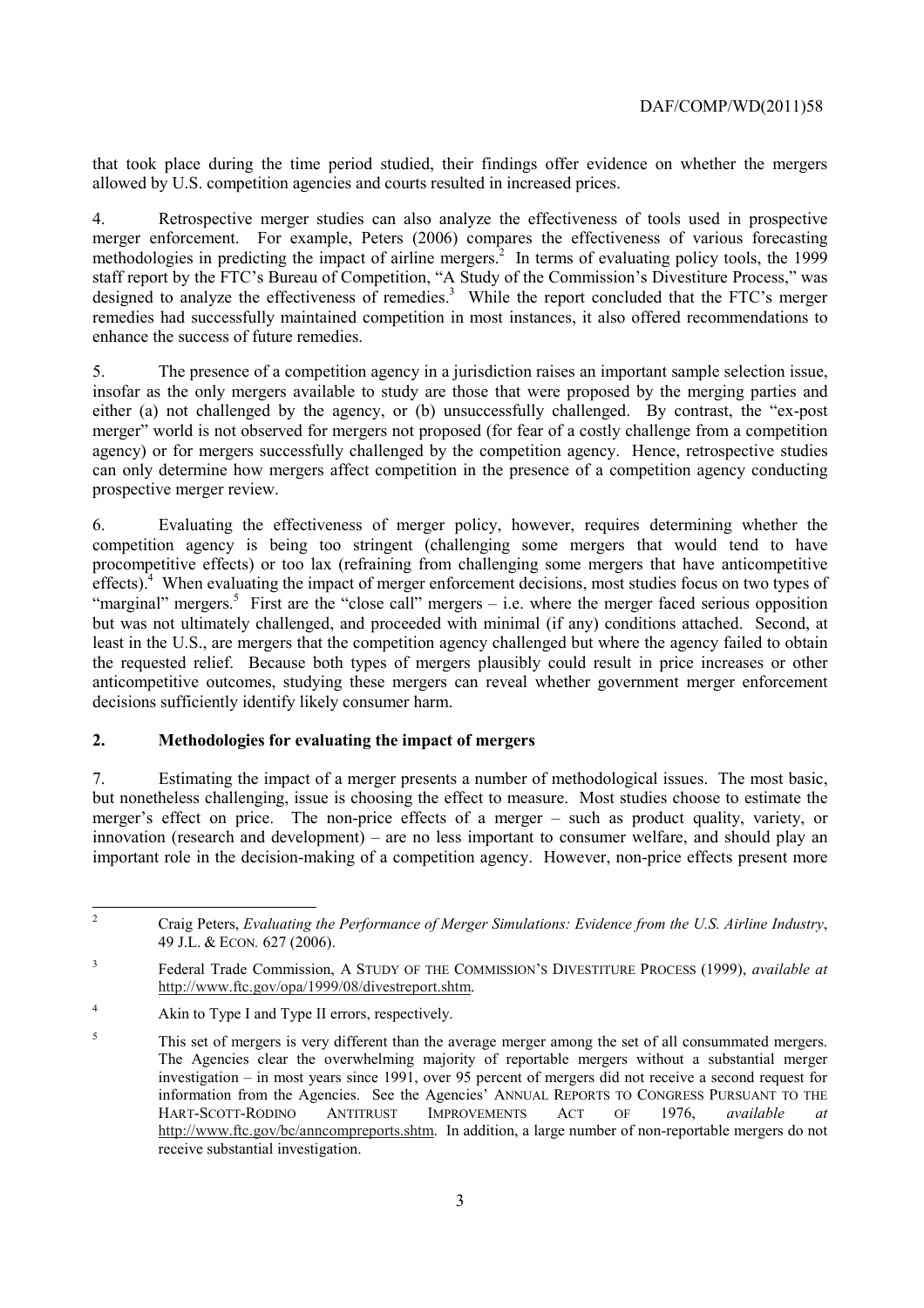on price effects, but the analysis can generally be extended to non-price effects as well. challenging issues of measurement and as such are studied less often.<sup>6</sup> The remainder of this paper focuses

 incomplete, while wholesale pricing data may not reflect volume discounts. These and other tradeoffs 8. Choosing which price to study presents additional complications. Merging firms often produce a number of competing products, and each type of product may be available in a number of different sizes – for instance, a soft drink available in single-serving cans as well as multiple-serving bottles. Another issue is whether to measure the wholesale price – which the merging firms may control more directly, and as such would be central to market definition in the Agencies' *Horizontal Merger Guidelines* – or the retail price, which may be more easily available and could account more properly for any impact on consumer welfare.<sup>7</sup> Yet retail pricing data (obtained from a sample rather than a census of retailers) may be must be carefully evaluated in each instance, and often present problems specific to the merger at hand.

post-merger prices can be compared.<sup>8</sup> The benchmark aims to estimate what the market price would have the world would have looked had the merger not been consummated. Perhaps the simplest estimate of such a an assumption can be difficult to justify, it may be the best available option in cases where data is limited. 9. After deciding how to measure price, the next issue is finding a benchmark to which observed been "but for" the merger. Various methodologies can be used to produce such estimates. However, they involve analyses of varying degrees of complexity – and often require nontrivial assumptions about how counterfactual price uses the pre-merger price. However, the difference in price before and after the merger accurately estimates the merger's impact only if demand and/or cost factors vary little over time. While such

10. More sophisticated estimates attempt to control for various demand conditions and cost shocks that affect price. One approach is to estimate the relationship between market price and all of the relevant supply and demand factors.<sup>9</sup> For example, before determining the price impact of a merger in the airline industry, one would want to know how jet fuel costs have changed (supply) and how seasonality affects the mix of business and leisure travelers (demand). Only after controlling for these factors can a study properly estimate a merger's impact on price. Some merger retrospectives model the relationship between price and its various determinants as follows:

(1) 
$$
p_t^M = \alpha^M + \sum_{n=1}^N \gamma_n F_{nt} + \beta PostMerge_r + \varepsilon_t^M
$$

 $\overline{a}$ 

<sup>6</sup> Examples of studies analyzing non-price effects of mergers include Gregory J. Werden, Andrew S. Joskow & Richard L. Johnson, *The Effects of Mergers on Price and Output: Two Case Studies from the Airline Industry*, 12 MANAGERIAL & DECISION ECON. 341 (1991); Steven Berry & Joel Waldfogel, *Do Mergers Increase Product Variety? Evidence from Radio Broadcasting*, 116 Q.J. OF ECONOMICS 1009 (2001); Andrew Sweeting, *The Effects of Mergers on Product Positioning: Evidence from the Music Radio Industry*, 41 RAND J. OF ECONOMICS 372 (2010); and Patrick S. Romano & David J. Balan, *A Retrospective Analysis of the Clinical Quality Effects of the Acquisition of Highland Park Hospital by Evanston Northwestern Healthcare*, 18 INT'L J. ECON. OF BUSINESS 45 (2011).

 *Application to Horizontal Merger Analysis*, *in* ECONOMETRICS: LEGAL, PRACTICAL & TECHNICAL ISSUES 7 See Daniel Hosken, Daniel O'Brien, David Scheffman & Michael Vita, *Demand System Estimation and Its*  (ABA Sec. of Antitrust Law, 2005).

<sup>8</sup> For further detail, refer to Orley Ashenfelter, Daniel Hosken & Matthew Weinberg, *Generating Evidence to Guide Merger Enforcement*, 5 COMPETITION POL'Y INT'L 57 (2009).

 between price and various market factors without estimating the underlying structural parameters of the <sup>9</sup> This approach is referred to as a "reduced form" regression, because it specifies the net relationship supply and demand curves in the market.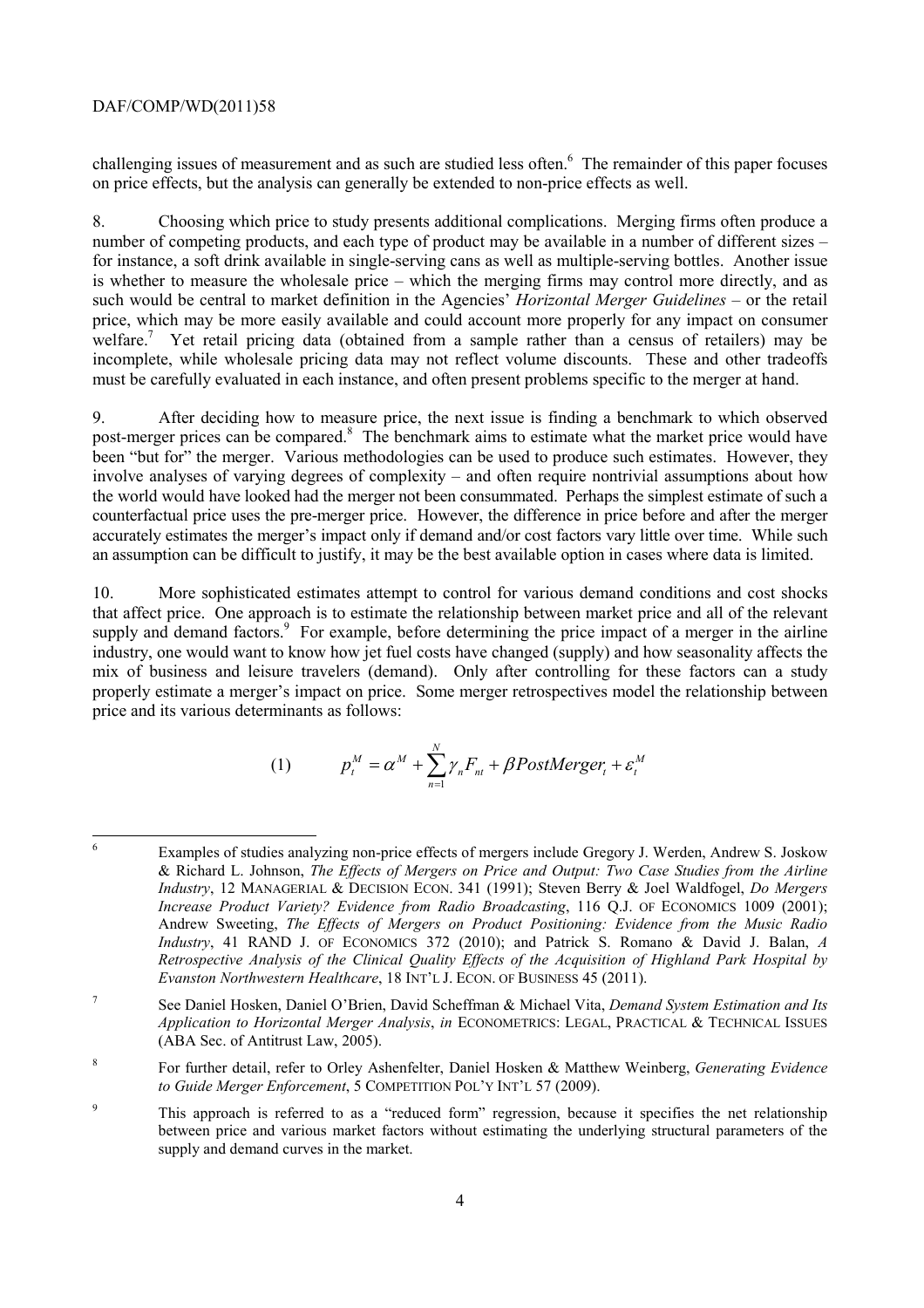11. In equation (1),  $p_t^M$  represents the price in the merger market (*M*) at time *t*. This price is determined by a market-specific, time-invariant factor  $\alpha^M$ , a number (*N*) of supply and demand factors that shift over time  $F_{nt}$ , and an idiosyncratic error term  $\varepsilon_t^M$ . The indicator variable *PostMerger*, allows for prices to differ (by the amount *β*) for reasons related only to the merger – assuming that all of the relevant demand and cost factors are observable and included in the regression.<sup>10</sup> However, omitting any relevant supply or demand factor invalidates this approach because it would mistakenly attribute to the merger some price movement determined in part by changing market conditions.

could arguably infer that the additional one percent price increase was due to the merger.<sup>11</sup> 12. Identifying all relevant market conditions can be difficult. A common alternative is known as the "difference-in-differences" method. This approach identifies an alternative, "control" market and estimates the merger effect as the difference between any price change in the market where the merger occurred and the price change in the control market. That is, if the price in the merger-affected market increases by three percent, but only increases by two percent in a properly defined control market, one

13. Similar to equation (1), the difference-in-differences approach posits that the price in the control market is determined by:

$$
(2) \t p_t^C = \alpha^C + \sum_{n=1}^N \gamma_n F_{nt} + \varepsilon_t^C
$$

14. The difference-in-differences approach makes two critical assumptions. First, it assumes that these demand and cost factors,  $F<sub>n</sub>$ , are identical across the control and merger markets. Second, it assumes that these factors impact pricing in the exact same way,  $\gamma_n$ , in each market. With those assumptions, subtracting equation (2) from equation (1) yields:

(3) 
$$
p_t^M - p_t^C = (\alpha^M - \alpha^C) + \beta PostMerge_t + (\varepsilon_t^M - \varepsilon_t^C)
$$

15. Subtracting the two equations eliminates the time-varying cost and demand factors and requires much less data to estimate the merger effect. The merger effect can be estimated in equation (3) using data only on prices, precisely because (by assumption) the same set of supply and demand factors impact pricing in the merger market and control market in the same manner, throughout the period of study. Of course, other factors may need to be controlled for in equation  $(3)$  – for instance, a brief supply outage during the time period of concern may affect only one of the markets – but this difference-in-differences approach can be much less data intensive than controlling for all of the supply and demand factors  $F_{n}$  in equation (1).

16. However, this simplicity requires stringent assumptions. An ideal control market must be sufficiently similar to the merger market so that demand and cost conditions are the same, yet sufficiently different from the merger market so that the merger had no impact on prices. In the example of hospitals, an ideal control market would contain neither (or at most one) of the merging firms while treating a patient

 $\overline{a}$ 

Power, Market Conditions, 7 B.E. J. For an example of this type of approach, see Hayley Chouinard  $\&$  Jeffrey M. Perloff, *Gasoline Price Differences: Taxes, Pollution Regulations, Mergers, Market Power, and Market Conditions*, 7 B.E. J. ECON. ANALYSIS & POL'Y (2007), *available at*  http://www.bepress.com/cgi/viewcontent.cgi?article=1599&context=bejeap.

<sup>&</sup>lt;sup>11</sup> An additional assumption to be considered is whether the price changes should be measured in percentage terms (i.e. relative changes) or units of currency (i.e. absolute changes).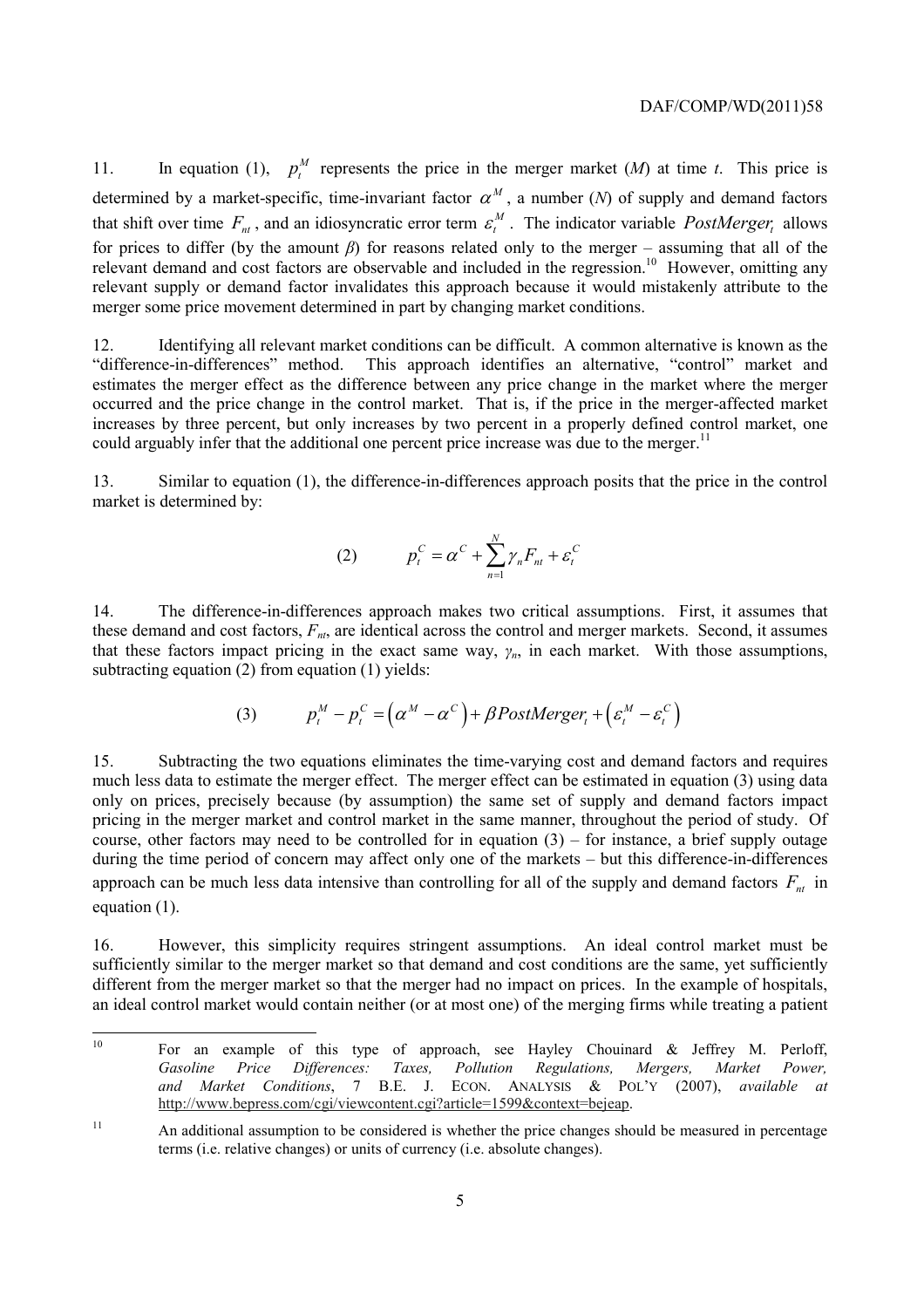markets may help assuage concerns that any individual control market fails along one or more dimension.<sup>12</sup> population of similar demographics and similar medical needs. In some instances, no market will simultaneously satisfy both criteria to a credible degree. Comparing results across multiple control

17. Plausible control markets are often nearby geographic markets in which one of the merging firms does not compete. In evaluating airline mergers, for example, Kim and Singal (1993) compare price changes in airline markets (city-pairs) where a merger reduced the number of competitors to price changes in markets of a similar distance and similar supply and demand conditions.<sup>13</sup> Likewise, Taylor and Hosken (2007) compare gasoline price changes after a merger in Louisville, Kentucky to those in Chicago, Illinois, the nearest city requiring the same type of gasoline and least likely to have been affected by the merger.<sup>14</sup>

18. Finally, ex-post merger analysis must make tradeoffs in selecting a time window in which to measure pre- and post-merger prices. A longer window ensures that enough time has elapsed for prices to settle into their new, post-merger equilibrium level. Longer windows may also be required to measure accurately the effects of merger-specific efficiencies, which the merging firms may not realize immediately after they consummate the transaction.<sup>15</sup> However, shorter windows reduce the number of confounding factors that may also impact price. Due to the importance of the event window, it is often good practice (when feasible) to determine how sensitive the estimated merger effects are to small changes in the time window. This can be done by examining how much estimated price effects change when different time windows are used.

## **3. Findings of existing merger retrospectives**

19. To date, most merger retrospectives have been performed on a relatively small number of industries: railroads, banking, airlines, petroleum, and hospitals. The common link between these industries is that they are (or were) regulated in ways that permit some amount of price competition while generating a substantial amount of publicly-available price (and in some cases quantity) data. A recent search of the literature discovered 73 merger retrospectives published between 1985 and 2010, 42 of which related to these five industries  $16$ 

"marginal mergers"– tended to lead to price increases.<sup>17,18</sup> However, three important caveats apply. First, 20. Most merger impact evaluation studies find that the mergers studied – which were likely

 12 See David Schmidt & John Simpson, *Differences-in-Differences Analysis in Antitrust: A Cautionary Note*, 75 ANTITRUST L.J. 623 (2008).

 AM. ECON. REV. 549 (1993). 13 See E. Han Kim & Vijay Singal, *Mergers and Market Power: Evidence from the U.S. Airline Industry*, 83

 *The Importance of Industry Supply Shocks and Vertical Market Structure*, 55 J. INDUS. ECON. 419 (2007). 14 See Christopher Taylor & Daniel Hosken, *The Economic Effects of the Marathon-Ashland Joint Venture:* 

 *Market for Bank Deposits*, 93 AM. ECON. REV. 1152 (2003). 15 See Fabio Panetta & Dario Focarelli, *Are Mergers Beneficial to Consumers? Evidence from the Italian* 

<sup>&</sup>lt;sup>16</sup> See the presentation by Lanier Benkard during the panel on merger retrospectives at the FTC's Third Annual Microeconomics Conference, *available at*  http://www.ftc.gov/be/workshops/microeconomics/2010/docs/benkard\_slide.pdf.

 $17$  4 J. COMP. L. & ECON., 433 (2007); and Paul Pautler, *Evidence on Mergers and Acquisitions*, 48 17 For recent surveys see Graeme Hunter, Gregory K. Leonard & G. Steven Olley, *Merger Retrospective Studies: A Review*, 23 ANTITRUST 34 (2008); Matthew Weinberg, *The Price Effects of Horizontal Mergers*, ANTITRUST BULL. 119 (2003).

<sup>&</sup>lt;sup>18</sup> The sample selection issue discussed earlier implies that the set of mergers studied will consist of "marginal" mergers (from an enforcement perspective), rather than the "average" (or typical) merger.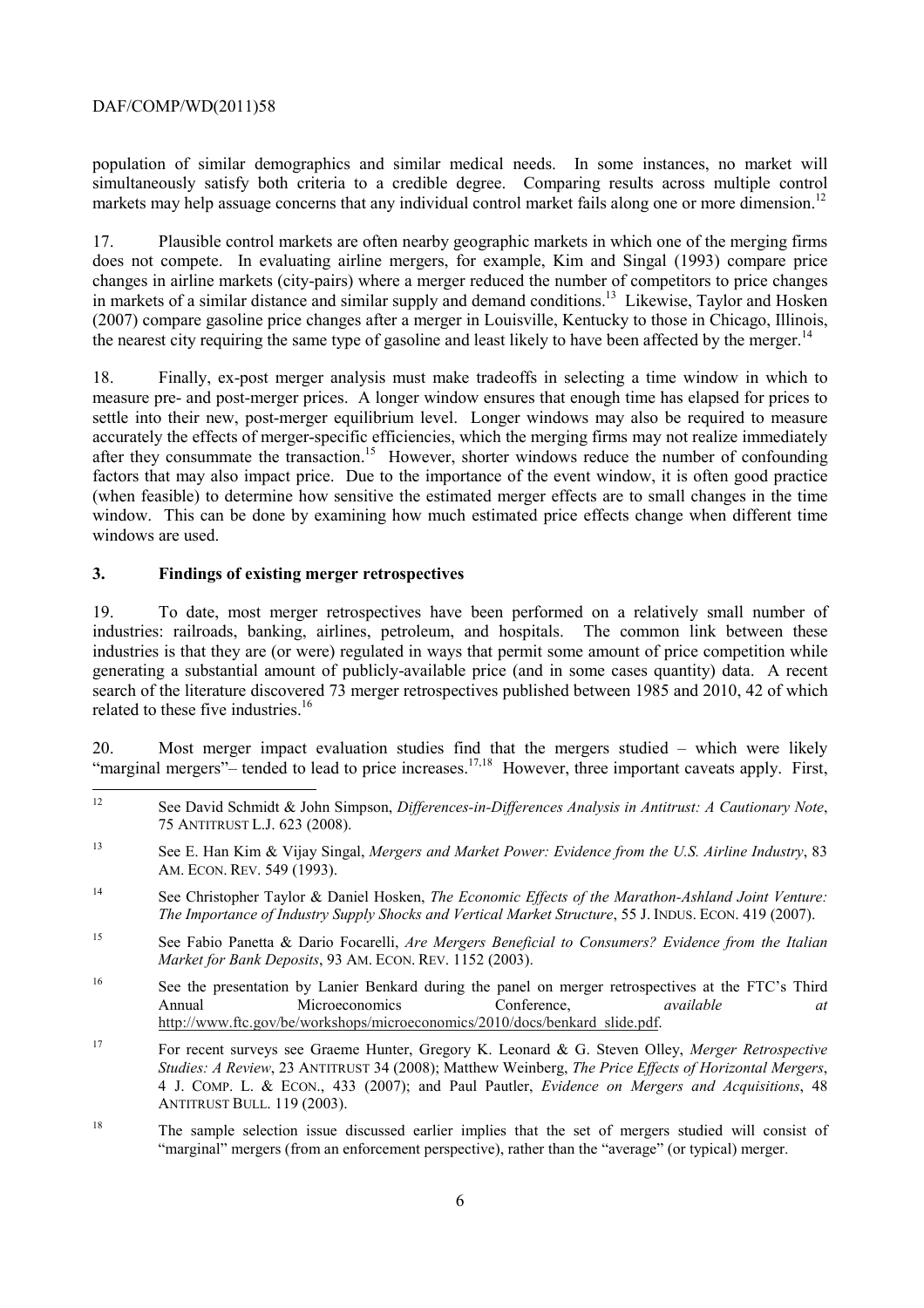industry, which appears stricter than in others.<sup>19</sup> In addition, the nature of petroleum price movements over of the merger retrospectives in the petroleum industry, a substantially smaller proportion (about half) found statistically significant price increases. This anomaly may be due to the FTC's enforcement in this time makes these studies relatively more sensitive to certain modeling assumptions. Second, it may be difficult to generalize from this limited number of industries to merger policy as a whole – over the last 30 years, tens of thousands of mergers have taken place, while fewer than 100 have been studied. Third, most of these studies estimate the short-run price effects of mergers. This limitation may be important. Panetta and Focarelli (2003) find that Italian banking mergers are associated with short-run price increases but long-run price decreases, and postulate that merger-specific efficiencies may take longer to manifest than merger-related increases in market power.<sup>20</sup>

21. Merger retrospectives also provide evidence on the effectiveness of prospective merger enforcement tools, such as merger simulation methods.<sup>21</sup> To date, there appear to be only three papers that compare the estimates generated by merger simulation methods to directly estimated price effects of consummated mergers.<sup>22</sup> This nascent literature provides mixed evidence, including both false positives (simulations indicate a merger would be anticompetitive, but the retrospective estimate does not) and false negatives (estimated effects suggest prices increased, but simulations did not predict them). Even when the simulated and estimated effects point in the same direction, sometimes the rank order differs considerably, i.e. the most anticompetitive simulated merger turns out to have the smallest estimated effect, and viceversa.

22. Similarly, the effectiveness of other tools of merger enforcement has been analyzed by ex-post merger studies. For instance, the review of the four consummated hospital mergers discussed earlier found that the Elzinga-Hogarty analysis of patient flow data did not accurately define the geographic boundaries of hospital markets. In addition, these studies showed that nonprofit hospitals increase prices they charge insurers when they gain market power.<sup>23</sup>

 23. Very few studies have analyzed the effectiveness of U.S. merger remedies. The sole paper on this topic that employed an econometric model of the counterfactual world for a specific merger concluded that the divestitures successfully maintained the premerger level of competition.<sup>24</sup> In addition, the 1999 FTC Bureau of Competition staff report, "A Study of the Commission's Divestiture Process," reached similar conclusions for a broader set of mergers, based on qualitative evidence from interviews with market participants.<sup>25</sup>

 $\overline{a}$ 19 See Federal Trade Commission, HORIZONTAL MERGER INVESTIGATION DATA, FISCAL YEARS 1996-2007 (2008), *available at* http://www.ftc.gov/opa/2008/12/horizmerger.shtm.

importance of its findings merits a mention. <sup>20</sup> See *supra* note 15. Although this particular study does not relate directly to the U.S. experience, the

<sup>21</sup>  *Mergers in Differentiated Products Industries: Logit Demand and Merger Policy*, 10 J.L. ECON. & ORG. For a discussion of merger simulation methods, see Gregory J. Werden & Luke M. Froeb, *The Effects of* 407 (1994).

 $22$  *Simulations*, AM. ECON. REV. PAPERS & PROC. (forthcoming). 22 See Peters, *supra* note 2; Matthew Weinberg & Daniel Hosken, *Using Mergers to Test a Model of Oligopoly* (Working Paper, 2008); Matthew Weinberg, *More Evidence on the Performance of Merger* 

<sup>23</sup> <sup>23</sup>*See supra* note 1 and Orley Ashenfelter, Daniel Hosken, Michael Vita & Matthew Weinberg, *Retrospective Analysis of Hospital Mergers*, 18 INT'L J. ECON. OF BUSINESS 5 (2011).

 $24$  *Pfizer Transaction*, 29 INT'L J. INDUS. ORG. 273 (2011). Steve Tenn & John Yun, *The Success of Divestitures in Merger Enforcement: Evidence from the J&J-*

<sup>25</sup> See *supra* note 3.